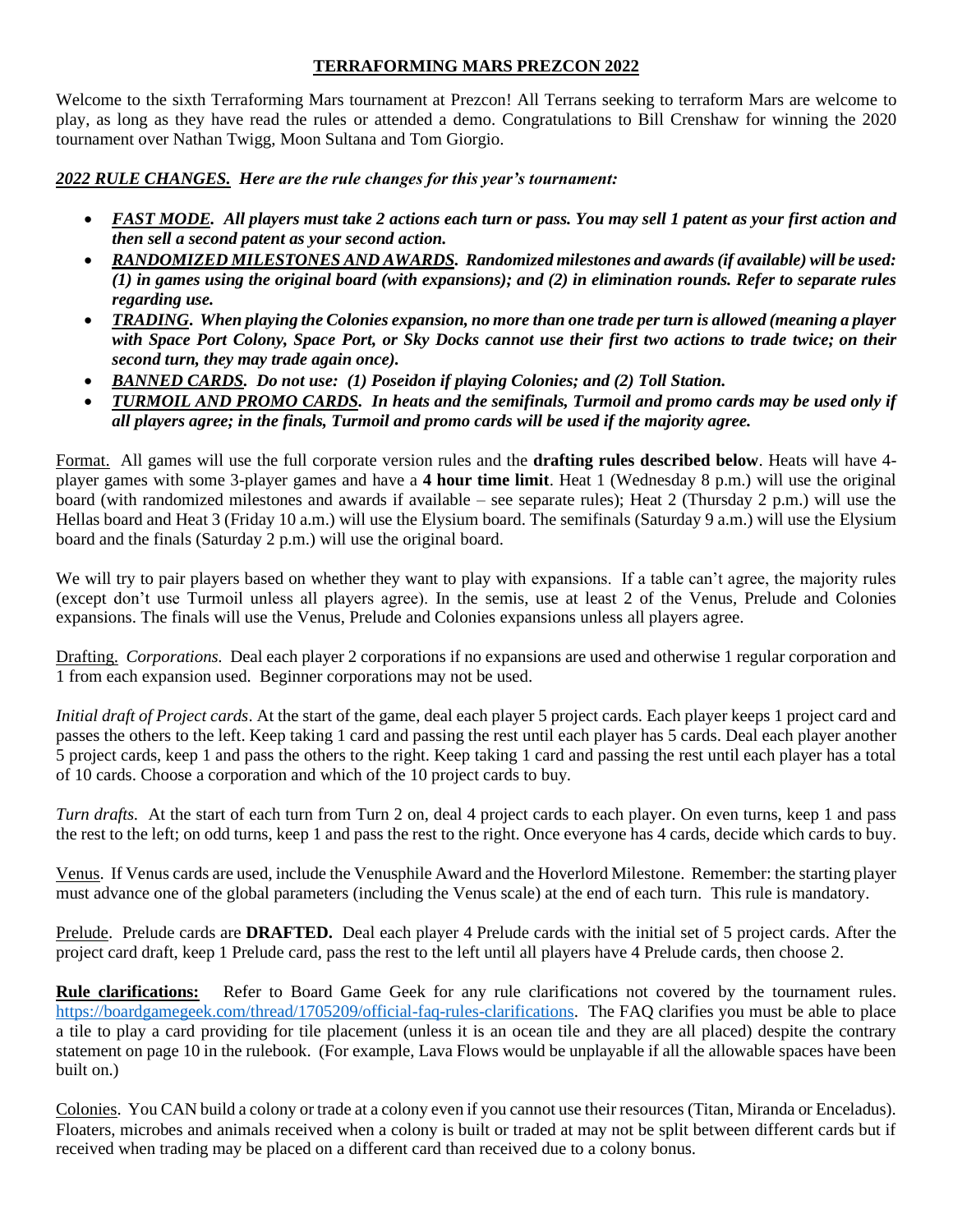Semifinals and Finals Format. If more than 16 heat winners appear for the semifinals, there will be 16 semifinalists, with winners qualifying based on (1) most games won; (2) most 4-player games coming in second; and (3) cumulative margin of victory/defeat in games finishing first or second. If 6-15 heat winners appear for the semifinals, winners and the best second place finishers (based on number of seconds, then closest margin of defeat in games coming in second) will advance as necessary to get to 8, 12 or 16 semifinalists. The winners will advance to a 4-player final. If there are only 2 or 3 semifinal games, the closest second place semifinal finisher(s) will advance to the finals. Semifinal pairings will be seeded based on tournament performance.

Time Limits. Heats will have a 4-hour time limit. The GM will make an announcement when there are 30-45 minutes left. If all players have taken at least 1 action in the current turn, the players will finish the current turn and play one final turn; otherwise, the current turn will be the final turn. The semifinals and finals will not have a strict time limit, although the GM reserves the right to impose one as necessary.

Seating and Starting player: Randomly determine seating (with the owner of the game sitting where they want and the other players sitting randomly around in order of clubs, diamonds, hearts, spades based on the card you drew for table assignment) and then randomly determine the starting player and proceed clockwise.

Game Play. For each action you take, state OUT LOUD, what you are doing and do the following: (1) for cards, state the name of the card and what it does; (2) state how you are paying for your action and place the payment in front of your mat so all players can see the payment; (3) adjust production and resources as indicated on the card; (4) place any tile on the board (and receive any placement bonus). Following this order will reduce mistakes.

Mistakes. Any mistakes based on failure to properly implement a production box adjustment of the player playing a card MUST be corrected as soon as they are noticed. If you have taken too many resources in production, you lose them immediately (if you do not have any, correct the mistake as best possible). If you have not taken enough resources, you do not get the resources missed unless the mistake is noticed that generation and all other players agree you are entitled to the resources in question. Once you have ended your turn and the next player announces a move, if you failed to remove resources from another player, you may not do so.

If you are entitled to benefits as a result of the action of another player (e.g., Pets, Rover Construction, Immigrant City, or Tharsus when a city is built or Arctic Algae when an ocean is placed), hopefully you will claim them during the turn of the other player if the other player has stated the move OUT LOUD. Any mistakes must be corrected before you take an action the following generation or you do not get the benefit. If you run into a problem, try to work it out and if not, ask the GM.

Please be nice and let the players entitled to a bonus know when a city or ocean is built. (It is permissible to place 2 resource markers next to the stack of ocean tiles to serve as a reminder if Arctic Algae is in play and 1-3 markers next to the city stack to serve as a reminder if Pets/Rover Construction is/are in play.)

Production. To minimize mistakes, do not mark production on your player board until you have a production level other than 0. When you take production, first move your existing resources to the far right side of the production box. Then place your production on the left side. Before mixing the new resources and the old, have the player next to you audit the resources.

Moving TR/Cards Dealing. Appoint one player to move all players' TR and global parameters and another to deal cards. When moving TR, state out loud what the movement is  $-e.g., I'm$  moving red from 20 to 21.

Last Turn Greenery Build. The last turn greenery build is an extension of the current turn, so building takes place in current turn order.

Scoresheet. Please fill out the scoresheet **and start doing so before final scoring to prevent mistakes**. If 2 or more players have the same TR and the same amount of mega credits left over at the end of the game, in heats all tied players will be deemed winners; in elimination rounds, whichever tied player moved later on turn 1 will be the winner.

GM: Bill Crenshaw; Assistant GM: Jason Leggett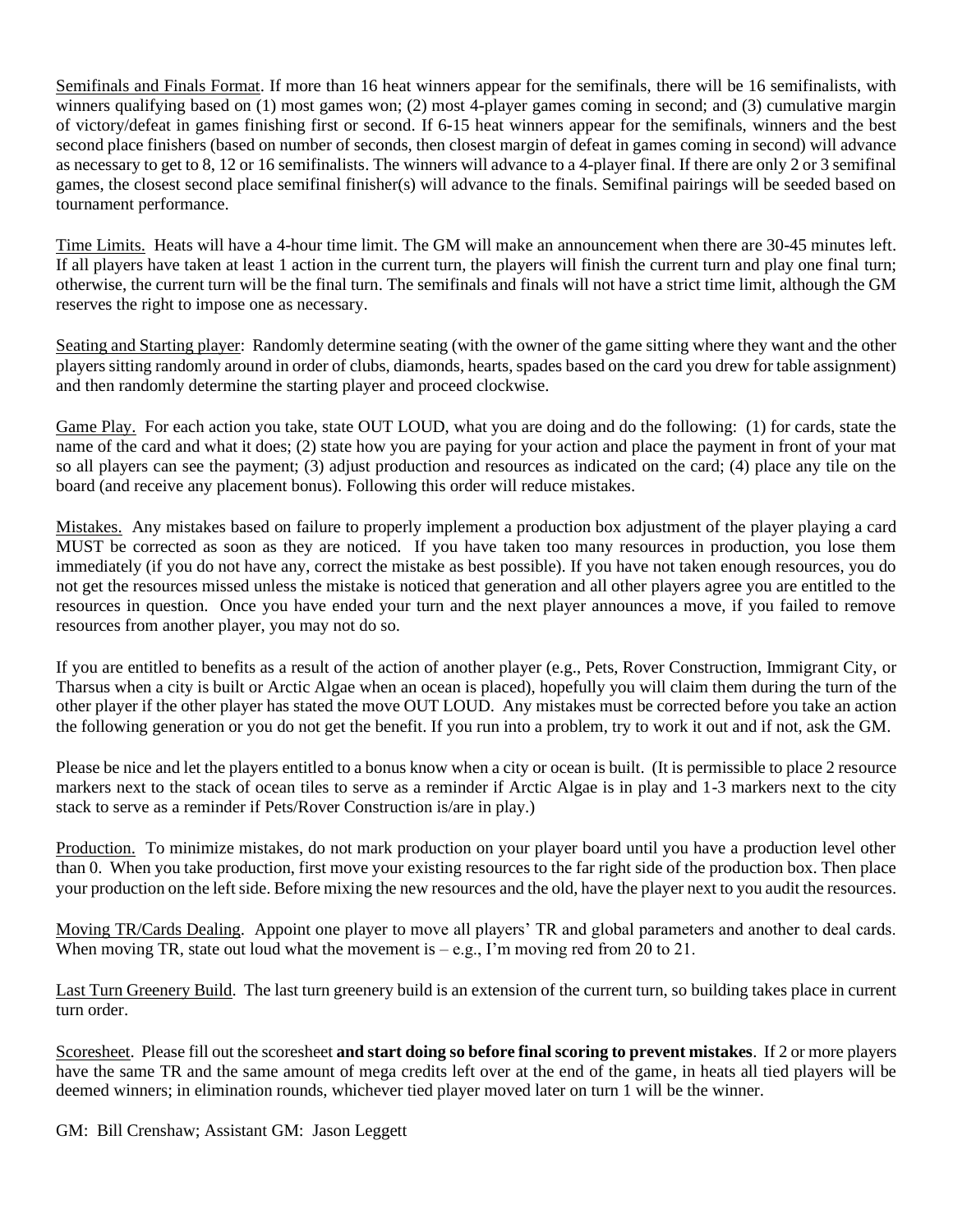### **Terraforming Mars Random Milestones and Awards**

Randomly draw 5 milestones and 5 awards. Add Hoverlord and Venuphile if playing the Venus expansion. The following duplicative milestones/awards cannot be used in the same game:

- Gardener and Cultivator
- Landlord and Cultivator
- Builder and Contractor
- Tycoon and Magnate
- Miner and Industrialist
- Terraformer and Benefactor